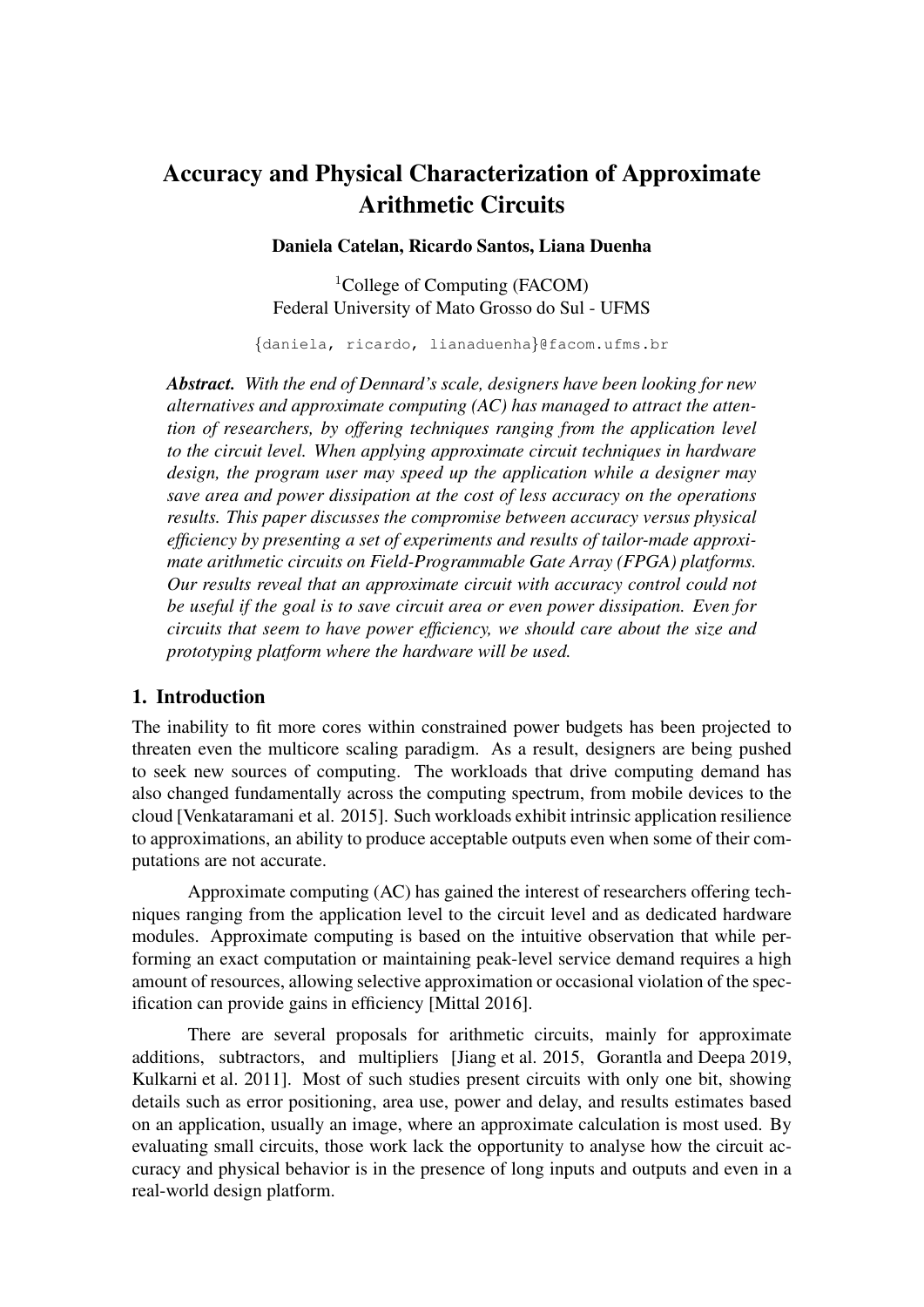This paper presents a detailed study on approximated arithmetic circuits designed on a field-programmable gate array (FPGA) platform. Our goal was to explore how approximated circuits could be fitted to largely-used and flexible prototyping platforms such as FPGAs but with less flexibility on power and area management. Our results have shown that some circuits are well adapted to FPGA platforms and can take advantage of its organization better than others. By evaluating those circuits considering accuracy, area, and power dissipation, this work aims to characterize approximate arithmetic circuits showing that, on one hand, there is a tradeoff between accuracy and physical parameters and, on the other hand, approximate circuits are dependent on hardware design to provide better area and power savings.

## 2. Approximate Circuits

Approximate computing techniques range from software techniques to select code regions able to explore approximate computations to hardware designs providing approximate circuits where any application can use it. Looking at approximate circuit techniques, the research field has many and different proposals ( [Gupta et al. 2013], [Yang et al. 2013], [Almurib et al. 2016], [Jiang et al. 2015], [Muthulakshmi et al. 2018], [Gorantla and Deepa 2019]), mostly focusing on approximate arithmetic such as adders and subtractors. Some studies present circuits with just one bit, showing their details such as error positioning, area usage, power, and delay.

Most researches present only a single circuit where the goal is to control the accuracy. As an example, [Muthulakshmi et al. 2018] present four types of subtractors (APSC4-APSC7), where the difference between them is only the position where the error was inserted in the truth table.

The approximate adder designs of AMA type (*Approximate Mirror Adder* - AMA) [Gupta et al. 2013] are based on the Mirror Adder. In an AMA design, the transistors of the conventional circuit were removed one by one, always ensuring that for any combination of the inputs  $A$ ,  $B$  and  $C$ *in* would not result in a short circuit or open circuit. A few errors in the truth table were inserted and a set of approximate adder circuits were derived (AMA1, AMA2, AMA3, and AMA4). AMA1, AMA3, and AMA4 were evaluated in this work.

The AXA adder (*Approximate XOR/XNOR - based Adder*) [Yang et al. 2013] was designed based on the transistor removal technique. The complete AXA1 adder is an exact adder with XOR gates and its implementation has used 8 transistors. The AXA2 adder is based on XNOR ports requiring 6 transistors. The AXA3 adder was based on the AXA2 adder with two more transistors for better accuracy. The three models were evaluated in this work.

The approximate InXA1, InXA2, and INXA3 adder models [Almurib et al. 2016] were developed with inexact adder cells with less circuit complexity compared to other approximate circuits found in the area (AMA, AXA, LOA, ESA). The InXA1 adder has an approximate design on the  $Cout$  output. InXA2 and InXA3 has approximate designs on the S output. InXA1 and InXA3 were evaluated in this work.

Table 1 presents the logical expressions of the approximate adder circuits. One can observe that the AXA1 adder has a complex logic in its Cout output, AMA1 and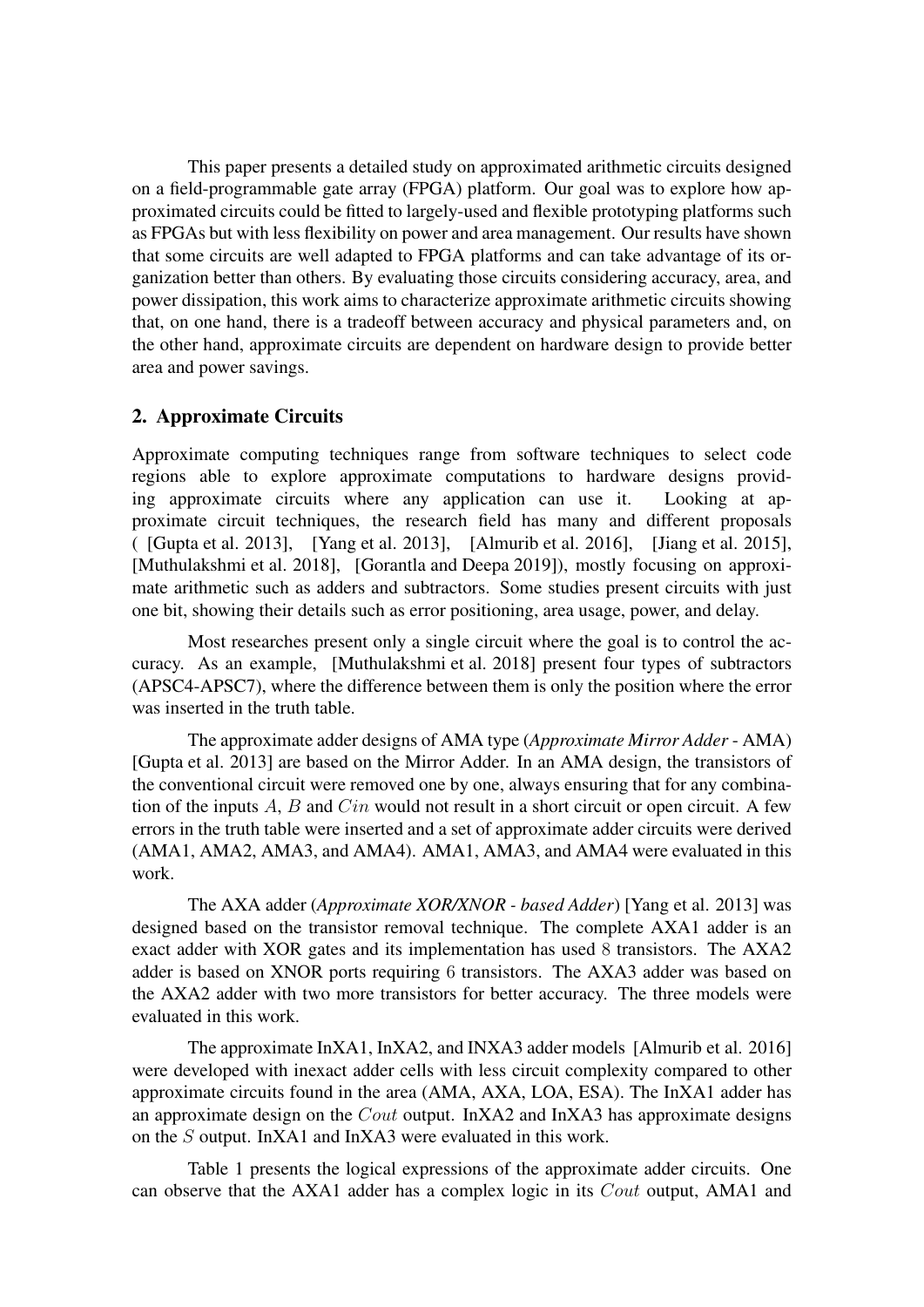AMA3 adders have the same expression in the Cout output. AMA4 and InXA1 adders have the simplest expressions.

| <b>Circuits</b> | Output | <b>Logical Expression</b>                  |  | <b>Circuits</b>  | Output | <b>Logical Expression</b> |  |  |
|-----------------|--------|--------------------------------------------|--|------------------|--------|---------------------------|--|--|
| AMA1            | S      | $\overline{ABC}$ <i>in</i> + ABC <i>in</i> |  | AXA <sub>2</sub> |        | $(A \oplus B)$            |  |  |
|                 | Cout   | $ACin+B$                                   |  |                  | Cout   | $(A \oplus B)Cin + AB$    |  |  |
| AMA3            | S      | $(ACin+B)$                                 |  | AXA3             |        | $(A \oplus B)'Cin$        |  |  |
|                 | Cout   | $ACin+B$                                   |  |                  | Cout   | $(A \oplus B)Cin + AB$    |  |  |
| AMA4            | S      | $ACin + BCin$                              |  | InXA1            |        | $A \oplus B \oplus Cin$   |  |  |
|                 | Cout   |                                            |  |                  | Cout   | Cin                       |  |  |
| AXA1            | S      | Cin                                        |  | InXA3            | S      | Cout                      |  |  |
|                 | Cout   | $((A \oplus B)Cin + \overline{AB})$        |  |                  | Cout   | $(A \oplus B)Cin + AB$    |  |  |

**Table 1. Logical expressions for approximate adders** tput | Logical Expression

Approximate subtractors were designed in [Gorantla and Deepa 2019], using the circuit minimization technique (Karnaugh Maps) to reduce the number of logical components the circuit. Two approximate subtractor circuits were designed where the first one performs approximation only at the S output. The second circuit performs the approximation at the Cout output. Table 2 shows the logical expressions of the four approximate subtractors. They are called APSC4, APSC5, APSC6, and APSC7. In all subtractors, a single error was inserted in the S output.

**Table 2. Logical expressions for the approximate subtractors**

| Circuits          | Output       | Logical expressions                              |
|-------------------|--------------|--------------------------------------------------|
| APSC4             | <sup>S</sup> | $AB + BCin + \overline{A}Cin + A\overline{B}Cin$ |
| APSC <sub>5</sub> | S            | $AB + BCin + ABCin + ACin$                       |
| APSC <sub>6</sub> | S            | $ABCin + \overline{ABCin} + \overline{ABCin}$    |
| APSC7             | S            | $ABCin + ABCin + ABCin$                          |

All the subtractors have the same logical expression for the *Cout* output:

$$
Cout = \overline{(A \oplus B)}Cin + \overline{A}B
$$

Kulkarni et al [Kulkarni et al. 2011] propose an approximate multiplier circuit by modifying the logic function of its building block (2-bits multiplier). The experiments showed an average error ranging from 1.39% to 3.35% and the energy savings were from 30% to 50% using a 4-bit approximate multiplier.

The circuit of an approximate divider using subtractor circuits of the APSC type is presented in [Gorantla and Deepa 2019]. A 4-bit divider uses 16 subtractors, divided into  $4$  rows with  $4$  subtractors in each. In the proposed divider circuit,  $i$  approximate subtractors are inserted in row i,  $1 \le i \le 4$ . The complete divisor circuit has 6 exact subtractors and 10 approximate subtractors. The approximate subtractors are positioned at the least significant bits of each row.

## 3. Experimental Setup

This section presents the setup of experiments on approximate arithmetic circuits built on the top of a reconfigurable FPGA platform. The experiments have been divided into 3 types of circuits: adders, subtractors, and multipliers with different sizes (8-, 16-, 32-, and 64-bit). Approximate and accurate (exact) circuits are compared from accuracy, area occupation, and power dissipation.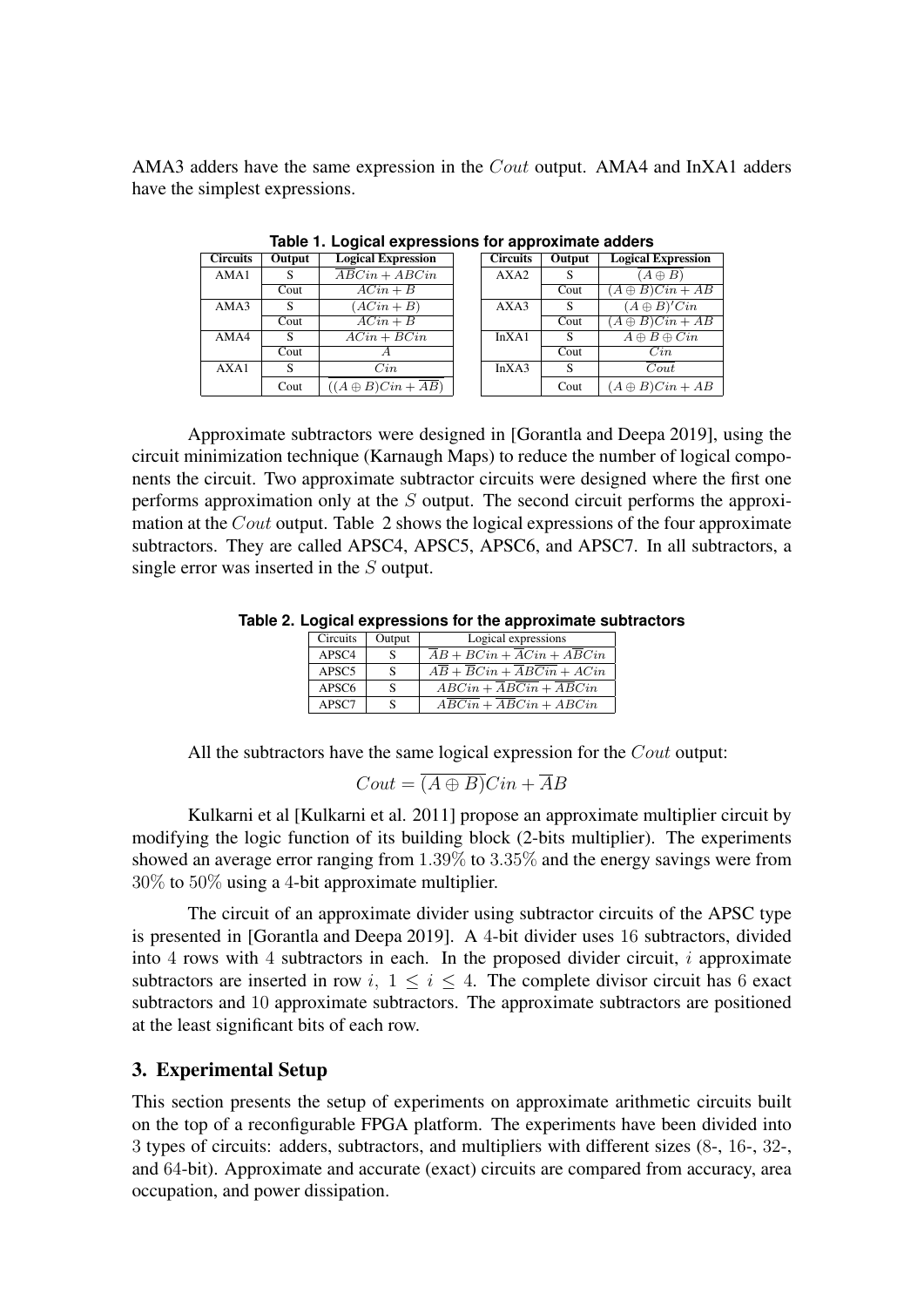The experiments have used 8 approximate adder circuits: AMA1, AMA3, AMA4, AXA1, AXA2, AXA3, InXA1, and InXA3, and 4 types of approximate subtractor circuits, APSC4, APSC5, APSC6, and APSC7. The approximate multiplier circuits design were built based on the approximate adder as building-blocks.

All circuits were designed in VHDL, synthesized on the Cyclone IV GX FPGA using the ALTERA Quartus II Web Edition 13.1 IDE tool. Simulation scripts and testbenches were simulated on the Altera-ModelSim 10 software. The area usage results come from the number of logic elements used by the circuit design. The total power dissipated was obtained by the PowerPlay Power Analyzer tool. PowerPlay estimates the design power dissipation (PD) by the sum of static power (SP), dynamic power (DP), and I/O power (IOP).

Google Colab was used to generate  $2^{20}$  random inputs to evaluate the 16-, 32- and 64-bit circuits. We have applied statistical tools to validate if the random 64-bit inputs are representative of the complete truth table. We assume a standard normal distribution for the samples and build a confidence interval for the population mean and the test statistic. The 64-bit inputs has a population mean  $\mu = 3.402824e + 38$ . The randomly inputs for the 64-bit circuits had a sample mean  $\overline{x} = 3.402707e + 38$ . The calculated confidence interval was  $[3.398946e + 38; 3.406468e + 38]$  for a confidence level of 95% meaning that the samples are representative for the mean population. We also calculated the test statistic  $t = -0.06096544$ , also indicating that the population mean is in the confidence interval of the randomly generated inputs.

The experiments were performed considering accurate circuits, approximate circuits, and mixed (accurate and approximate) circuits. The mixed circuits were designed so that the first half (least significant bits) was comprised of accurate circuits and the second half of approximate circuits. Mixed circuit results will be represented with an "M" as the first letter  $(M \text{ } A M A1)$ .

The accuracy metric is based on the relative error of the approximate circuits over the accurate circuits. To calculate the relative error we developed a testbench performing a line-by-line comparison between the results of the exact circuit and the approximate circuit, making it possible to know which output of the approximate circuit had an error or hit. Equation 1 outlines the relative error  $(RE)$  by dividing the Approximate Circuit Correct Outputs (AO) to the Accurate Circuit Outputs (EO). The adder and subtractor circuits had the relative error calculated from its outputs Cout and S.

$$
RE = 1 - \frac{AO}{EO} \tag{1}
$$

The area usage results were based on the relative area (RA) metric calculated from the number of total logic elements used by the approximate circuit design  $(ALE)$ and the accurate circuit (ELE) as presented in equation 2.

$$
RA = \frac{ALE}{ELE} \tag{2}
$$

Considering the power dissipation experiment, a simulation script was developed to generated the signals transitions into a .VCD file so that PowerPlay could estimate the total power dissipation  $(TP)$  from the average dynamic power  $(DP)$ , the average static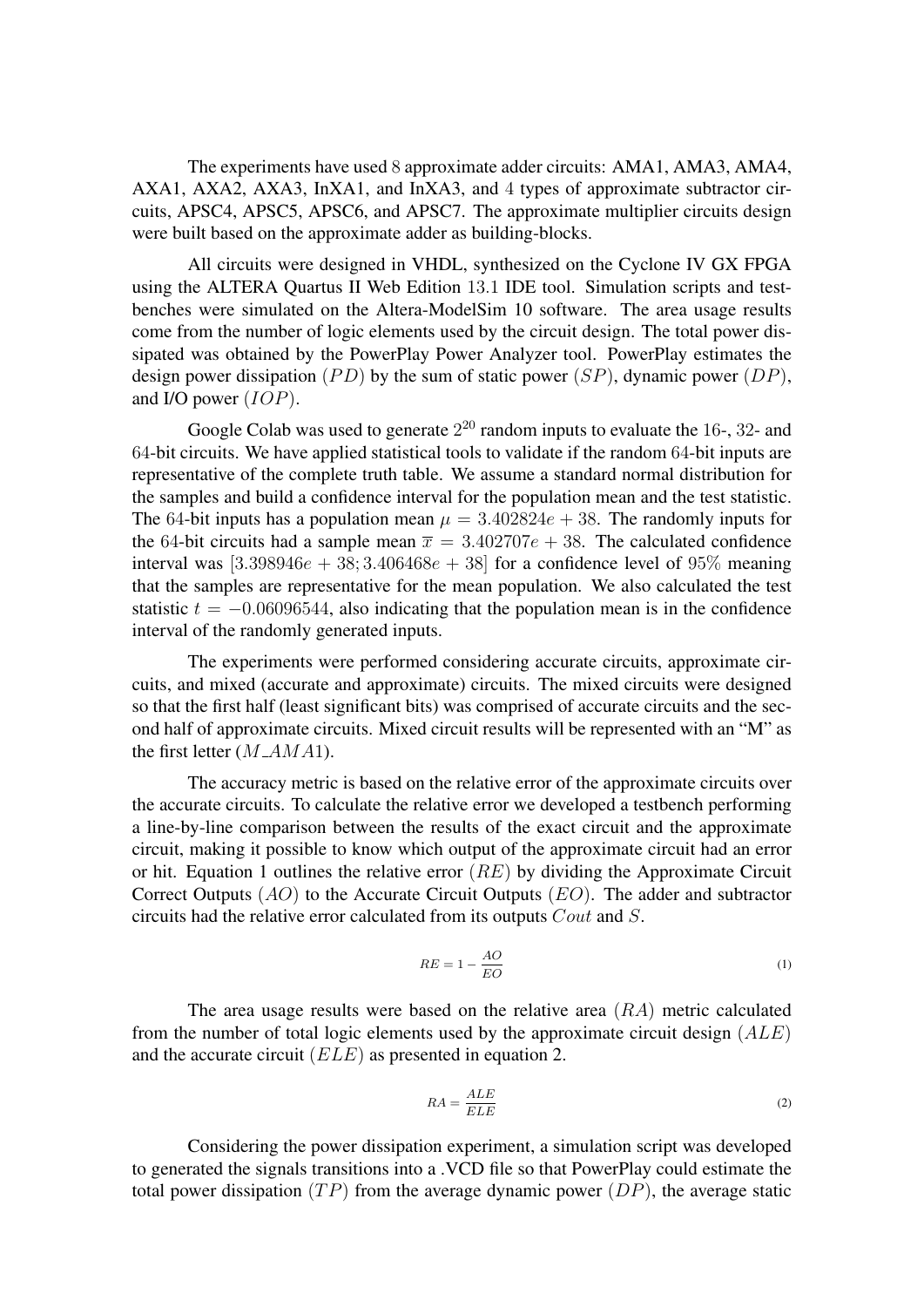power  $(EP)$ , and the average I/O power  $(IOP)$  according to equation 3. The total power was the baseline metric to calculate the relative power  $(RP)$  of the circuits, considering Power Approximate Circuits  $(AP)$  and Power Exact Circuits  $(EP)$  in equation 4.

$$
TP = DP + EP + IOP \tag{3}
$$

$$
RP = \frac{AP}{EP}
$$
 (4)

## 4. Results and Discussion

The results presented in this section are divided into accuracy experiments, area usage, power dissipation in approximate circuits and the impact of approximate arithmetic circuits on programs.

#### 4.1. Accuracy Results

The relative error (Equation 1) for the approximate adders from 8− to 64-bit are shown in Table 3. The results on circuits 8-bit present high accuracy (some circuits even present small relative errors of 21.9%). The 8-bit circuits present a lesser relative error when compared to the 64-bit circuits. The ripple carry effect of an error that will be propagated to the most significant bits is the reason behind the best performance of small bit circuits.

| $- - - - -$     |        |         |         |         |
|-----------------|--------|---------|---------|---------|
| <b>Circuits</b> | 8 Bits | 16 Bits | 32 Bits | 64 Bits |
| AMA1            | 0.760  | 0.932   | 0.995   | 1.000   |
| M AMA1          | 0.547  | 0.759   | 0.933   | 0.995   |
| AMA3            | 0.968  | 0.999   | 1.000   | 1.000   |
| M_AMA3          | 0.826  | 0.968   | 0.999   | 1.000   |
| AMA4            | 0.996  | 1.000   | 1.000   | 1.000   |
| <b>M_AMA4</b>   | 0.938  | 0.996   | 1.000   | 1.000   |
| AXA1            | 0.995  | 1.000   | 1.000   | 1.000   |
| M AXA1          | 0.918  | 0.995   | 1.000   | 1.000   |
| AXA2            | 0.933  | 0.993   | 1.000   | 1.000   |
| M AXA2          | 0.789  | 0.933   | 0.994   | 1.000   |
| AXA3            | 0.760  | 0.932   | 0.995   | 1.000   |
| M AXA3          | 0.547  | 0.759   | 0.933   | 0.995   |
| In XA1          | 0.867  | 0.987   | 1.000   | 1.000   |
| M InXA1         | 0.578  | 0.866   | 0.987   | 1.000   |
| InXA3           | 0.900  | 0.990   | 1.000   | 1.000   |
| $M- In XA3$     | 0.684  | 0.900   | 0.990   | 1.000   |

**Table 3. Accuracy result (relative error) for adder circuits**

Mixed circuits have a smaller number of errors (lesser relative error) compared to the approximate circuits of the same type. For example, the 8-bit AMA1 approximate adder circuit has  $76\%$  of relative error while its mixed type (M\_AMA1) has  $54.7\%$ . Mixed circuits show better results also for 16-, 32-, and 64-bit circuits. This behavior was expected since that accurate circuits would decrease the relative error in an add operation. Another benefit from mixed approximate circuits is that both accurate and approximate designs into one larger adder could provide an option for using the same design to get accurate and approximate results.

To evaluate the best configuration for mixed circuits, the relative error was measured using several configurations: fully approximate circuits  $(TA)$  meaning that all building blocks are approximate adder circuits; mixed circuits in which the least significant building blocks are exact and the most significant blocks are approximate  $(M_E/A)$ ;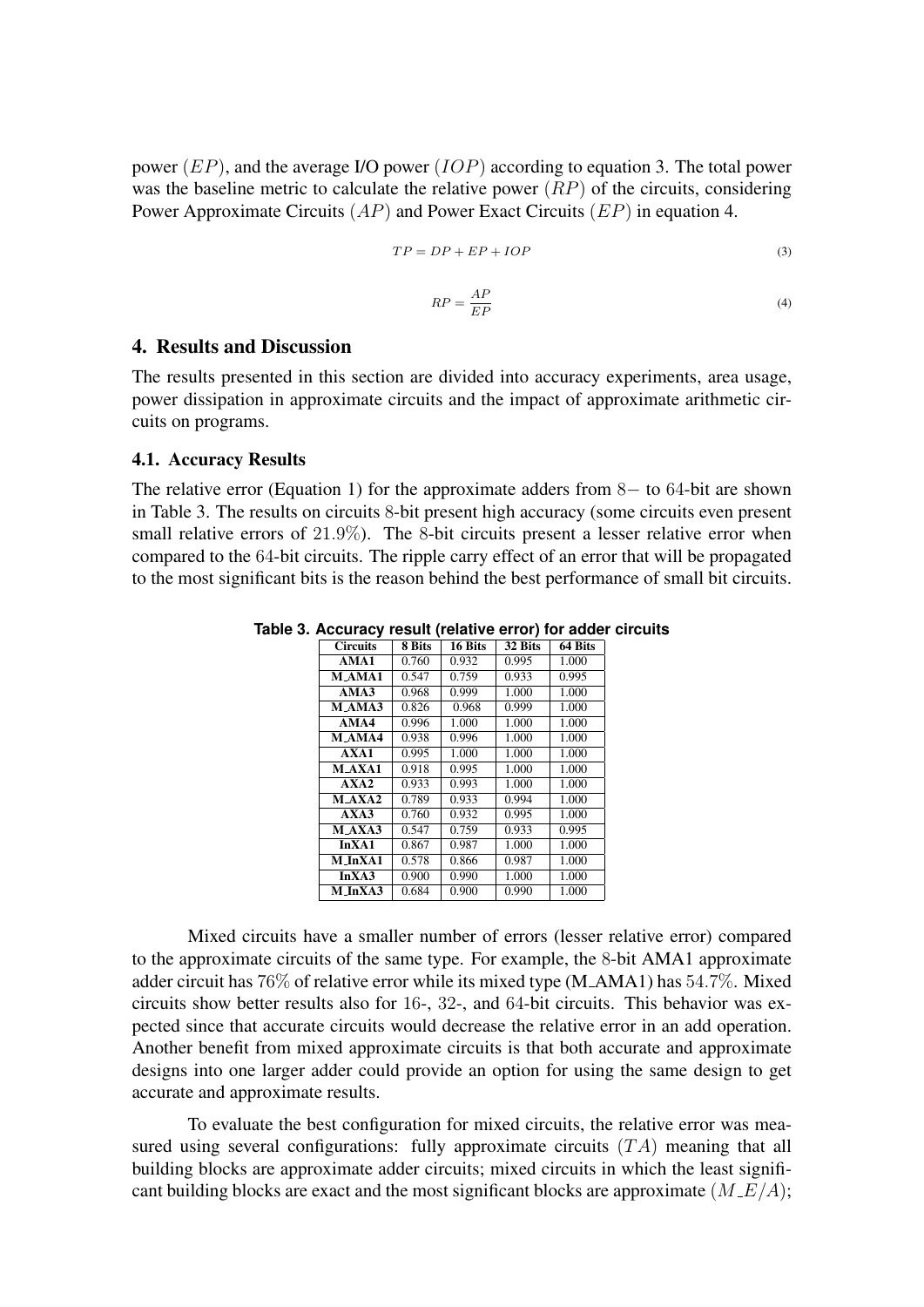and mixed circuits in which the least significant bits come from approximate and the most significant ones come from exact circuits  $(M A/E)$ .

Most mixed adder circuits showed better results with the 4-bit M E/A configuration. Only AMA4, AXA1 and InXA1 circuits showed better results in the M A/E configuration. For 4-bit AMA3, InXA1, and InXA3 showed better results for the fully approximate type. For 8-bit circuits, the AXA1 and InXA1 adders show better results in the M E/A configuration and the others show the same results in both configurations. The 16-bit mixed circuits showed the same results for both configurations so that for mixed large circuits the positioning of approximate and exact building blocks did not improve the accuracy of the whole circuit.

Table 4 presents the relative error for the subtractor circuits.One can notice that approximate subtractor circuits show better results than approximate adder circuits. Mixed circuits also show better results than fully approximated circuits.

| <b>Circuits</b> | 8 Bits | 16 Bits | 32 Bits | 64 Bits            |
|-----------------|--------|---------|---------|--------------------|
| APSC4           | 0.576  | 0.810   | 0.962   | 0.998              |
| <b>M_APSC4</b>  | 0.365  | 0.575   | 0.809   | 0.962              |
| APSC5           | 0.766  | 0.963   | 0.999   | 1.000              |
| M APSC5         | 0.473  | 0.766   | 0.963   | 0.999              |
| APSC6           | 0.576  | 0.810   | 0.962   | $\overline{0.998}$ |
| <b>M_APSC6</b>  | 0.365  | 0.576   | 0.810   | 0.962              |
| APSC7           | 0.766  | 0.963   | 0.999   | 1.000              |
| M APSC7         | 0.473  | 0.766   | 0.963   | 0.999              |

**Table 4. Accuracy result (relative error) for subtractor circuits**

The 8-bit fully approximated APSC4 subtractor has a relative error of 0.576  $(57.6\%)$  while the mixed subtractor has  $0.365$   $(36.5\%)$ . The same behavior can be observed for all the subtractor circuits. Even so, as the circuits get larger the impact of mixed circuits on the accuracy is minimized, even still better than the fully approximate circuits, by the effect of carrying out the results.

Table 5 presents the multiplier relative error. The InXA1 based multiplier circuit presents the best accuracy results for all tests, while the M InXA1 mixed circuit had the best accuracy result for the 8- and 16-bit circuits. The 64-bit multiplier circuits have 4032 adders, so the error propagation negatively impacts on the multiplier accuracy.

| <b>Circuits</b> | 8 Bits | 16 Bits | 32 Bits |
|-----------------|--------|---------|---------|
| AMA3            | 1.000  | 1.000   | 1.000   |
| M_AMA3          | 1.000  | 1.000   | 1.000   |
| AMA4            | 0.984  | 1.000   | 1.000   |
| M AMA4          | 0.983  | 1.000   | 1.000   |
| AXA1            | 0.974  | 1.000   | 1.000   |
| <b>M_AXA1</b>   | 0.962  | 1.000   | 1.000   |
| In XA1          | 0.880  | 0.999   | 1.000   |
| M_InXA1         | 0.827  | 0.992   | 1.000   |
| InXA3           | 1.000  | 1.000   | 1.000   |
| M InXA3         | 0.999  | 1.000   | 1.000   |

**Table 5. Accuracy result (relative error) for multiplier circuits**

In order to analyze the best configuration for the mixed multiplier circuits, we have evaluate the mixed circuits with the least significant adders comprised of exact circuits (M E/A) and mixed circuits with the least significant adders of the approximate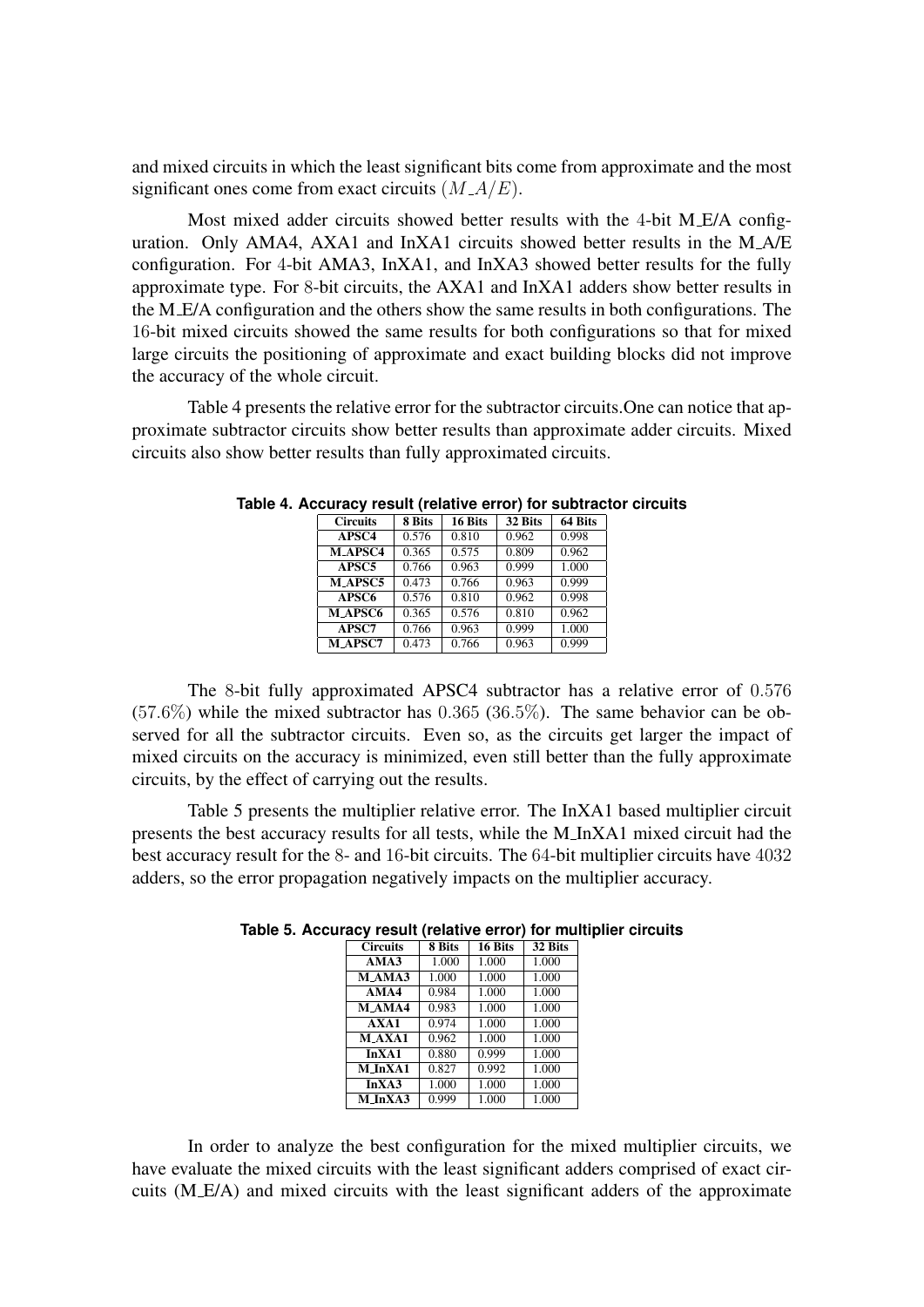type (M A/E). Most circuits show better results with the M E/A 4-bit configuration; only AMA4 and InXA1 circuits show better results in the M A/E configuration. For 16-bit, the AMA3 and InXA3 circuits have the same result regardless of the order of the approximate additions. For all the evaluated circuits, the best relative error results were found by using mixed circuits.

#### 4.2. Area Usage

Table 6 shows the relative area of the approximate adder circuits. All the AMA1 approximate adders presented an area larger than the reference (accurate) adder circuit. The 16-bit AMA1 is up to 18.8% larger than the accurate adder circuit. The AMA4 circuit presented the lesser area usage, for all size configurations. The 64-bit is just 29.1% of the reference adder area, a decrease of 71% on the area usage.

| <b>Circuits</b> | 8 Bits | 16 Bits | 32 Bits | 64 Bits |
|-----------------|--------|---------|---------|---------|
| AMA1            | 1.125  | 1.188   | 1.054   | 1.068   |
| <b>M_AMA1</b>   | 1.063  | 1.094   | 0.959   | 0.853   |
| AMA3            | 0.500  | 0.500   | 0.514   | 0.527   |
| M AMA3          | 0.750  | 0.813   | 0.716   | 0.784   |
| AMA4            | 0.375  | 0.344   | 0.297   | 0.291   |
| M AMA4          | 0.688  | 0.656   | 0.581   | 0.642   |
| AXA1            | 0.500  | 0.500   | 0.514   | 0.622   |
| <b>M_AXA1</b>   | 0.750  | 0.813   | 0.784   | 0.851   |
| AXA2            | 1.000  | 1.000   | 0.946   | 0959    |
| M AXA2          | 1.000  | 1.000   | 0.946   | 1.007   |
| AXA3            | 1.000  | 1.000   | 1.000   | 1.000   |
| $M$ $AXA3$      | 1.000  | 1.000   | 1.000   | 1.000   |
| In XA1          | 0.500  | 0.500   | 0.432   | 0.432   |
| $M- In XA1$     | 0.750  | 0.750   | 0.649   | 0.716   |
| InXA3           | 0.500  | 0.500   | 0.432   | 0.432   |
| M InXA3         | 0.750  | 0.750   | 0.730   | 0.696   |

**Table 6. Relative area of approximate adder circuits**

As expected, the mixed circuits do not show better results than the fully approximated circuits. Among all the adder circuits, the AMA4 approximate adder circuit shows the better area usage results once its output  $S$  is formed by just 3 logic gates  $(s = Acin + BCin)$  and its *Cout* output is formed only by the *A* input of the circuit.

Table 7 presents the relative area usage of the subtractor circuits. It can be noted that most of the approximated circuits have not improved the area usage when compared to the accurate circuits. The approximated subtractor circuit has an area usage larger than the accurate circuit since the design of such circuits were focused on accuracy improvement. The 32-bit mixed subtractor circuit M APSC5 has an area 8.1% smaller than the accurate subtractor circuit, being the circuit that presents the best result among all the circuits.

Table 8 shows the relative area usage for the approximate multiplier circuits. The 32-bit multiplier circuit has 992 adder circuits, so that the multiplier size (area usage) is dependent on the adder circuit area. One may observe that the AMA4 circuit, both the fully approximate and the mixed one, have the best results in area, followed by the fully approximated InXA1 circuit.

### 4.3. Power Dissipation

Regarding the total power dissipation, the AMA4 and M AMA4 approximate adder circuits present the best results as presented in Table 9. The results also corroborate to the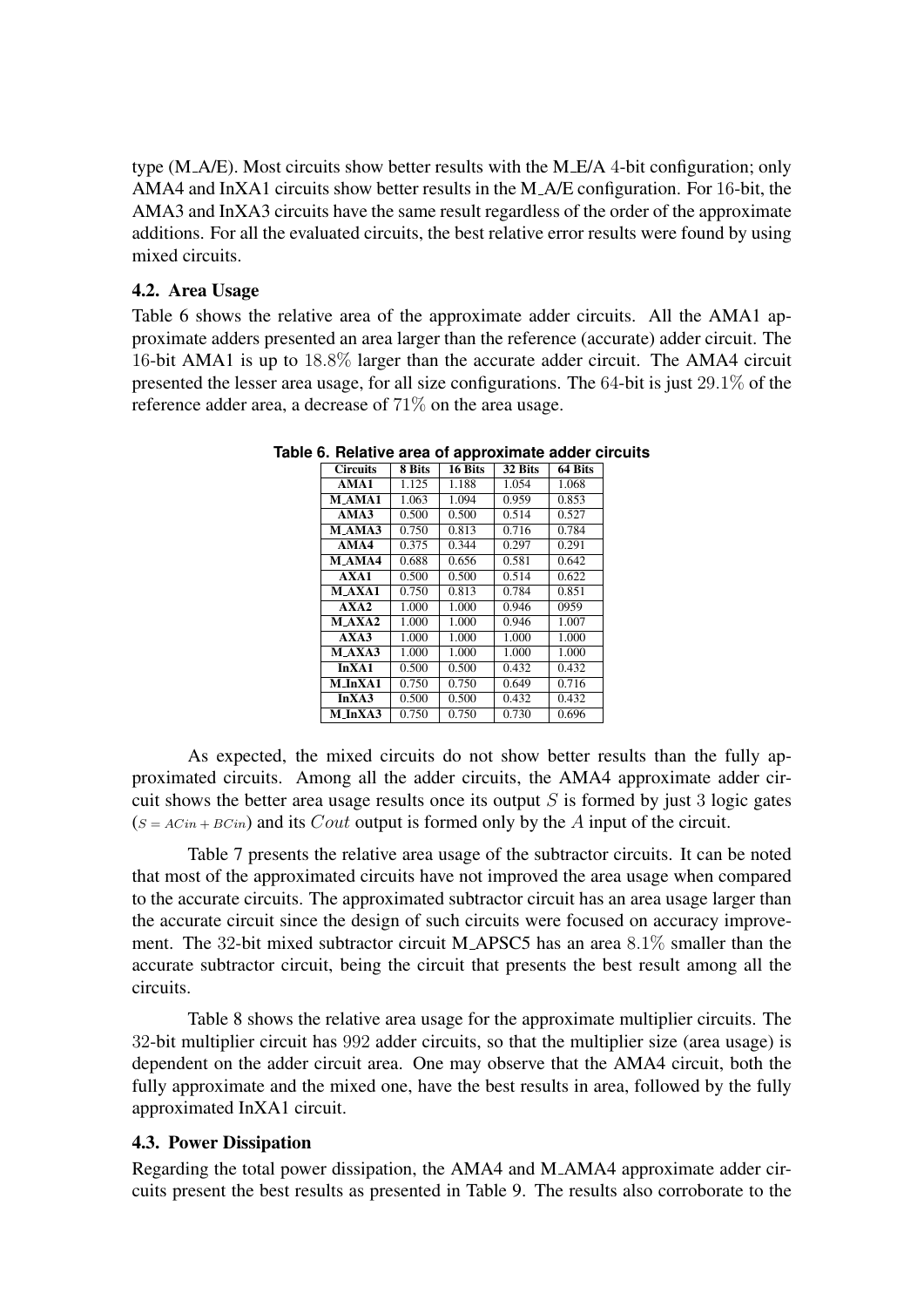| <b>Circuits</b> | 8 Bits | 16 Bits | 32 Bits | 64 Bits |
|-----------------|--------|---------|---------|---------|
| APSC4           | 1.000  | 1.125   | 1.081   | 1.068   |
| <b>M_APSC4</b>  | 1.000  | 1.000   | 1.081   | 1.041   |
| APSC5           | 1.000  | 1.000   | 1.081   | 1.068   |
| <b>M_APSC5</b>  | 1.000  | 1.000   | 0.919   | 1.041   |
| APSC6           | 1.188  | 1.094   | 1.095   | 1.074   |
| <b>M_APSC6</b>  | 1.188  | 1.000   | 1.081   | 1.041   |
| APSC7           | 1.000  | 1.125   | 1.081   | 1.068   |
| <b>M_APSC7</b>  | 1.000  | 1.000   | 1.081   | 1.041   |

**Table 7. Relative area of subtractor circuits**

#### **Table 8. Relative area of multiplier circuits**

| <b>Circuits</b> | 8 Bits | 16 Bits | 32 Bits | 64 Bits |
|-----------------|--------|---------|---------|---------|
| AMA3            | 0.483  | 0.461   | 0.478   | 0.487   |
| <b>M_AMA3</b>   | 0.700  | 0.743   | 0.746   | 0.747   |
| AMA4            | 0.125  | 0.063   | 0.031   | 0.016   |
| <b>MAMA4</b>    | 0.183  | 0.188   | 0.157   | 0.140   |
| AXA1            | 0.542  | 0.517   | 0.508   | 0.577   |
| M AXA1          | 0.733  | 0.760   | 0.754   | 0.759   |
| In XA1          | 0.358  | 0.345   | 0.339   | 0.334   |
| M InXA1         | 0.658  | 0.693   | 0.676   | 0.668   |
| InXA3           | 0.583  | 0.543   | 0.523   | 0.559   |
| M_InXA3         | 0.767  | 0.774   | 0.761   | 0.759   |

area usage results once that small area circuits will have lesser power static power thus impacting on the final circuit total power dissipation.

|  | <b>Circuits</b>             | 8 Bits | 16 Bits | 32 Bits | 64 Bits |  |
|--|-----------------------------|--------|---------|---------|---------|--|
|  | AMA1                        | 0.699  | 1.005   | 0.997   | 0.999   |  |
|  | M <sub>-</sub> AMA1         | 0.864  | 0.978   | 0.980   | 0.999   |  |
|  | AMA3                        | 0.524  | 1.000   | 1.003   | 0.999   |  |
|  | M AMA3                      | 0.081  | 0.994   | 1.006   | 0.999   |  |
|  | AMA4                        | 0.137  | 0.958   | 0.976   | 0.986   |  |
|  | M_AMA4                      | 0.781  | 0.982   | 0.977   | 0.984   |  |
|  | AXA1                        | 0.759  | 0.961   | 1.007   | 1.000   |  |
|  | M AXA1                      | 0.852  | 0.978   | 1.006   | 1.000   |  |
|  | AXA2                        | 0.502  | 1.000   | 0.995   | 1.001   |  |
|  | M AXA2                      | 0.787  | 0.967   | 0.997   | 1.000   |  |
|  | AXA3                        | 0.833  | 1.000   | 1.000   | 0.999   |  |
|  | $M$ <sub>-A</sub> $X$ A $3$ | 0.902  | 1.002   | 1.000   | 1.000   |  |
|  | In XA1                      | 1.622  | 1.001   | 0.991   | 1.000   |  |
|  | M InXA1                     | 1.278  | 0.967   | 0.992   | 1.001   |  |
|  | InXA3                       | 0.851  | 1.000   | 0.991   | 0.999   |  |
|  | M_InXA3                     | 0.922  | 0.978   | 0.997   | 0.999   |  |

**Table 9. Relative power of adder circuits**

As expected, the subtractor circuits did not show a lesser relative power when compared to the reference circuits (Table 10). The approximate subtractor circuits had a larger relative area thus increasing the static power dissipation of the circuit.

The 32-bit subtractor circuit has the total average power, dynamic, static, and I/O quite akin to the fully approximate and mixed circuits. Only the average dynamic power has a small difference between the fully approximate circuit (8.10mW) to the mixed circuit (8.89mW).

Table 11 shows the relative power results of the approximate multiplier circuits. The results on the multiplier relative power are in the range from 8-bit to 32-bit since the Altera-ModelSim version 10 was not able to simulate multiplier circuits designs on 64-bit.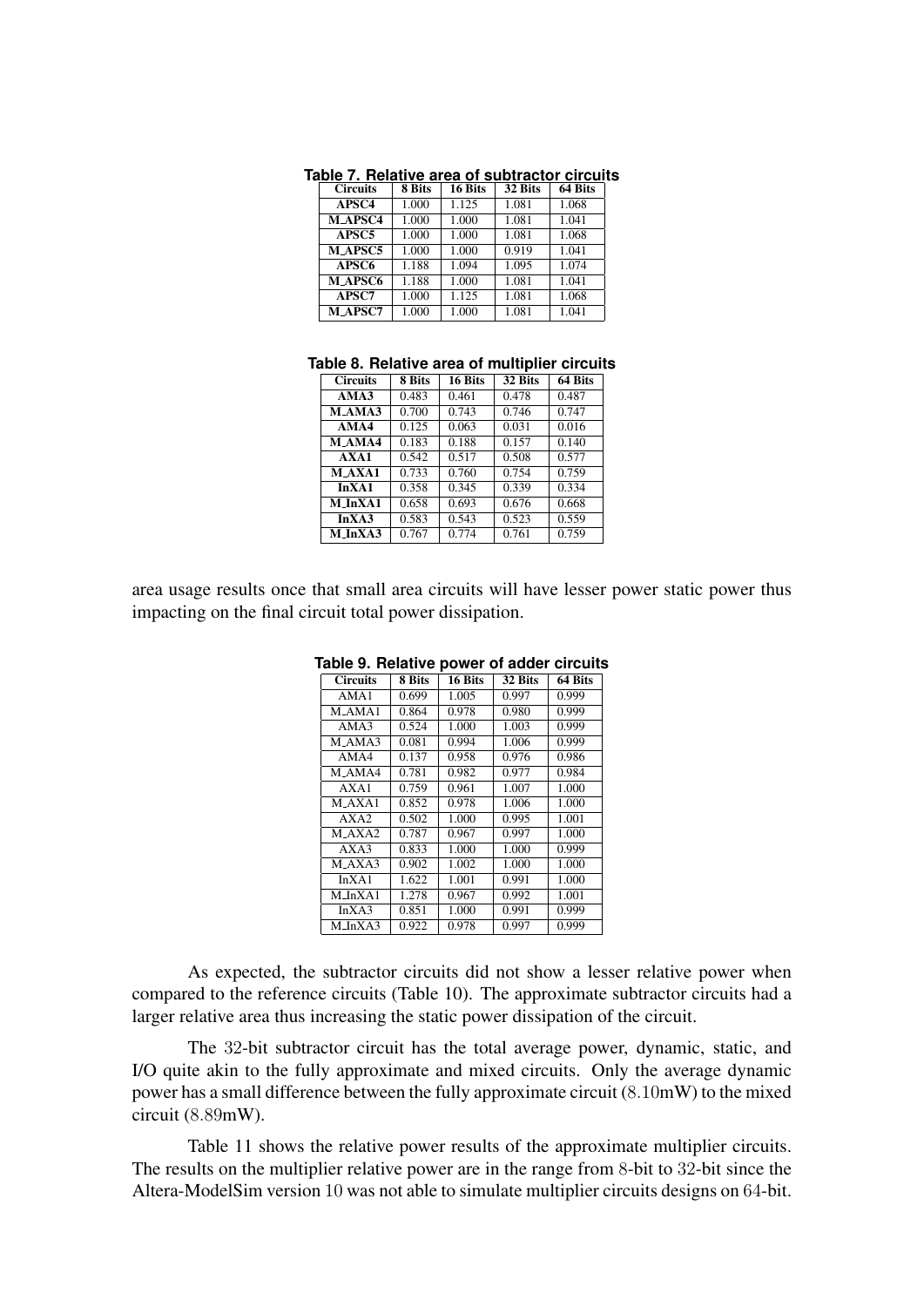| <b>Circuits</b>   | 8 Bits | 16 Bits | 32 Bits | 64 Bits |
|-------------------|--------|---------|---------|---------|
| APSC <sub>4</sub> | 0.880  | 0.983   | 0.995   | 1.000   |
| M APSC4           | 0.940  | 1.000   | 1.004   | 1.001   |
| APSC5             | 0.880  | 0.967   | 0.995   | 1.000   |
| M_APSC5           | 0.940  | 1.000   | 0.992   | 1.001   |
| APSC6             | 0.905  | 0.994   | 1.003   | 1.000   |
| M_APSC6           | 0.930  | 1.000   | 0.988   | 0.999   |
| APSC7             | 0.916  | 0.983   | 0.995   | 1.000   |
| M APSC7           | 0.957  | 1.000   | 1.003   | 1.000   |

**Table 10. Relative power of subtractor circuits**

Even being built on the top of approximate adder building blocks, most of the approximate multiplier circuits had better relative power compared to the accurate multiplier circuit.

| <b>Circuits</b>     | 8 Bits | 16 Bits | 32 Bits |
|---------------------|--------|---------|---------|
| AMA3                | 1.024  | 0.967   | 0.998   |
| M <sub>-</sub> AMA3 | 1.022  | 0.988   | 0.996   |
| AMA4                | 0.196  | 0.968   | 0.982   |
| M_AMA4              | 0.288  | 0.938   | 0.981   |
| AXA1                | 1.034  | 1.006   | 0.998   |
| $M_A X A1$          | 1.027  | 0.985   | 0.997   |
| InXA1               | 0.676  | 0.960   | 0.982   |
| $M-InXA1$           | 0.774  | 0.947   | 0.983   |
| InXA3               | 0.298  | 0.969   | 0.988   |
| M_InXA3             | 0.576  | 0.994   | 0.999   |

**Table 11. Relative power of multiplier circuits**

One may note that the relative power for the AMA4 8-bit is 0.196 while the 32-bit configuration is 0.982. The  $5\times$  relative power increase is mostly due to the increase in I/O power dissipation. Large circuits designed on a FPGA platform will require the usage of more logical blocks (logical elements) and the routing among them is determinant to the increase of I/O power and its impact on the circuit total power. As for the 32-bit multipliers, fully approximated circuits show better results, unlike adder and subtractor circuits, the average power is equal to 18311.23mW for fully approximated and 18342.87mW for mixed circuits.

Figure 1 shows the relationship between the accuracy (relative error) and power dissipation (relative power) for the approximate adder, subtract, and multiplier circuits prototyped on the FPGA platform.



**Figure 1. Relative Error X Relative Power**

The accuracy is linearly increased according to the circuit size. The relative power, however, did not present power dissipation decrease from the approximate circuits even in 16-bit circuits. There are many proposals presenting circuits and results on power and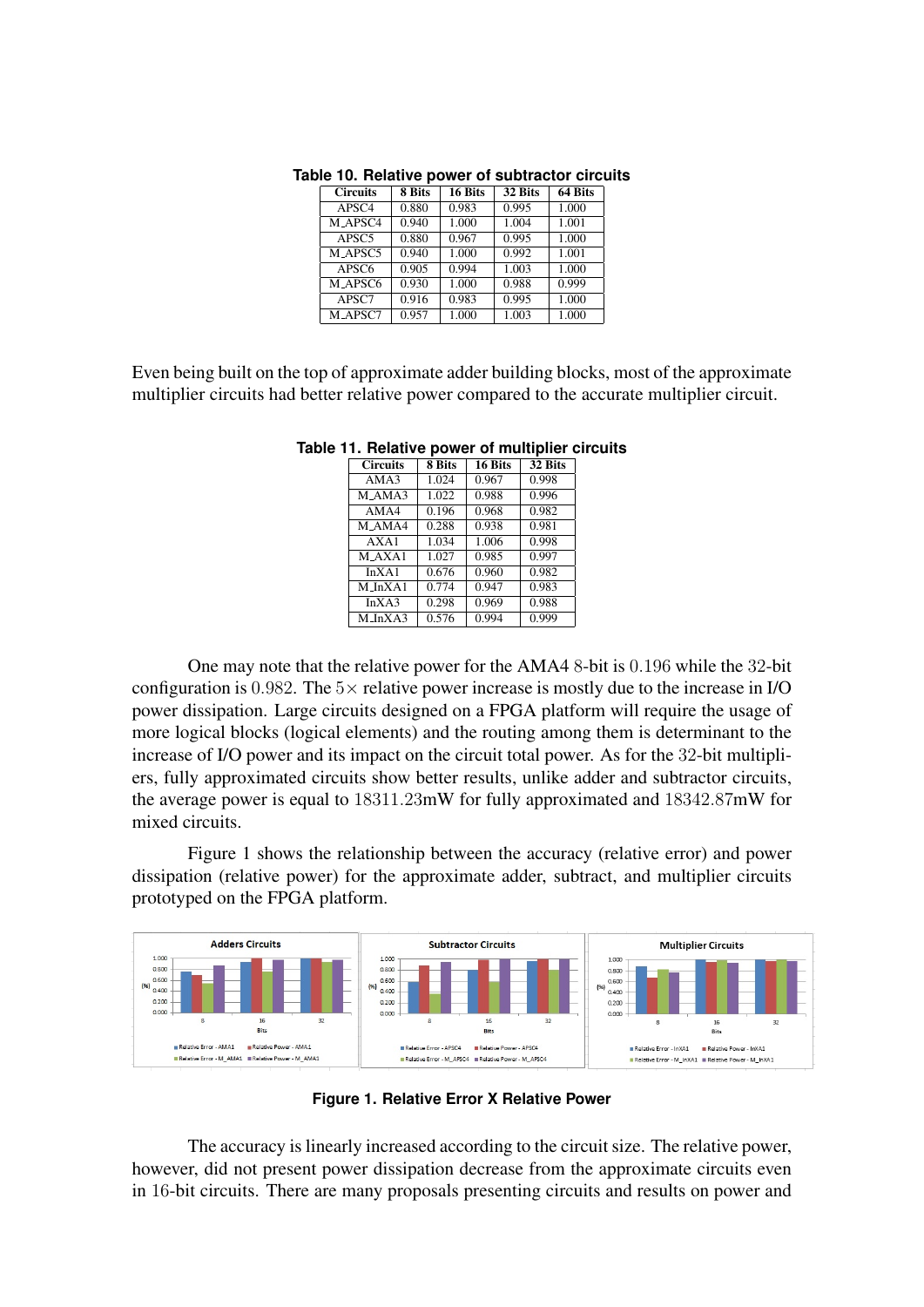area benefits greater than 50%. A general-purpose, rapid-prototyping digital hardware platform such as FPGAs, where the designer does not have the flexibility to control or regulate the input voltage, the area usage, and other hardware elements, may not bring such benefits by synthesizing approximate circuits.

#### 4.4. Impact of Approximate Arithmetic Circuits on Programs

Tables 12 and 13 present the number and percentage of instructions groups of 7 programs of the ParMiBench [Iqbal et al. 2010] and 4 programs of the SPLASH-2 [Woo et al. 1995] benchmark suites, obtained from the ArchC MIPS simulator [Azevedo et al. 2005]. The goal is to estimate potential benefits from approximate circuits on the add, subtraction, and multiplication instructions so that the total power dissipation by the programs could be improved compared to accurate circuits. We calculate the relative power for each program considering the usage of approximate adder AMA4, subtractor APSC4, and multiplier AMA4 circuits on add, subtraction, and multiplication instructions.

To calculate the relative power per program  $(RP)$ , we compute the relative power of each 32-bit approximate circuit  $(RP_{circuit})$  by the percentage of each instruction group  $(P_{instr})$ , according to equation 5.

```
RP = RP_{AMA4} \times P_{sum} + RP_{APSC4} \times P_{subtraction} + RP_{AMA4multiplier} \times P_{multilication} + P_{others} (5)
```

| $1000$ . In a modellon benominary relative power |                |                    |                       |                 |                       |  |  |
|--------------------------------------------------|----------------|--------------------|-----------------------|-----------------|-----------------------|--|--|
|                                                  | Sum            | <b>Subtraction</b> | <b>Multiplication</b> | <b>Others</b>   | <b>Relative Power</b> |  |  |
| <b>Basicmath</b>                                 | 821970 (15%)   | 88000 (2%)         | 39612 (1%)            | 4360685 (82%)   | 0.996                 |  |  |
| Dijkstra                                         | 936498 (20%)   | 288218 (6%)        | 3834 (0%)             | 3344451 (73%)   | 0.985                 |  |  |
| <b>Susancorners</b>                              | 16030167 (19%) | 4101981 (5%)       | 458096 (1%)           | 65500219 (76%)  | 1.005                 |  |  |
| susanedges                                       | 36558718 (15%) | 3240678 (1%)       | 2739311 (1%)          | 198543246 (82%) | 0.986                 |  |  |
| <b>SHA</b>                                       | 138802 (15%)   | 403 $(0\%)$        | $2(0\%)$              | 781216 (85%)    | 0.996                 |  |  |
| Stringsearch                                     | 20995070 (22%) | 141705 (0%)        | $1045(0\%)$           | 74211889 (78%)  | 0.995                 |  |  |
| susansmoothing                                   | 12903133 (14%) | 1898885 (2%)       | 3299095 (4%)          | 71522713 (80%)  | 0.996                 |  |  |

**Table 12. ParMiBench benchmark relative power**

**Table 13. SPLASH2 benchmark relative power**

|              | Sum             | <b>Subtraction</b> | <b>Multiplication</b> | <b>Others</b>   | <b>Relative Power</b> |
|--------------|-----------------|--------------------|-----------------------|-----------------|-----------------------|
| FFT          | 12035926 (20%)  | 753080 (1%)        | 342893 (1\%)          | 46485596 (78%)  | 0.995                 |
| ЫJ           | 11671541 (19%)  | 957264 (2%)        | 440495 (1\%)          | 47309344 (78%)  | 0.995                 |
| water        | 31682029 (18%)  | 3147636 (2%)       | 663635 (0%)           | 140190263 (80%) | 0.996                 |
| waterspatial | 207016168 (18%) | 19768670 (2%)      | 4457714 (0%)          | 913849588 (80%) | 0.996                 |

The relative power results per program show small benefits from using approximate circuits on a small number of instructions and operations. The reason for such lesser relative power is that the three groups of instructions represent less than a quarter  $(25\%)$  of the instructions in most of the programs. A more realistic and optimistic program analysis should consider that may there are instructions of 8- and 16-bit that could take advantage of better relative power of 8- and 16-bit circuits mostly on adder and multiplier circuits. Additionally, even different instructions groups could use the approximate arithmetic circuits thus increasing the number of program instructions that could use the approximate circuits.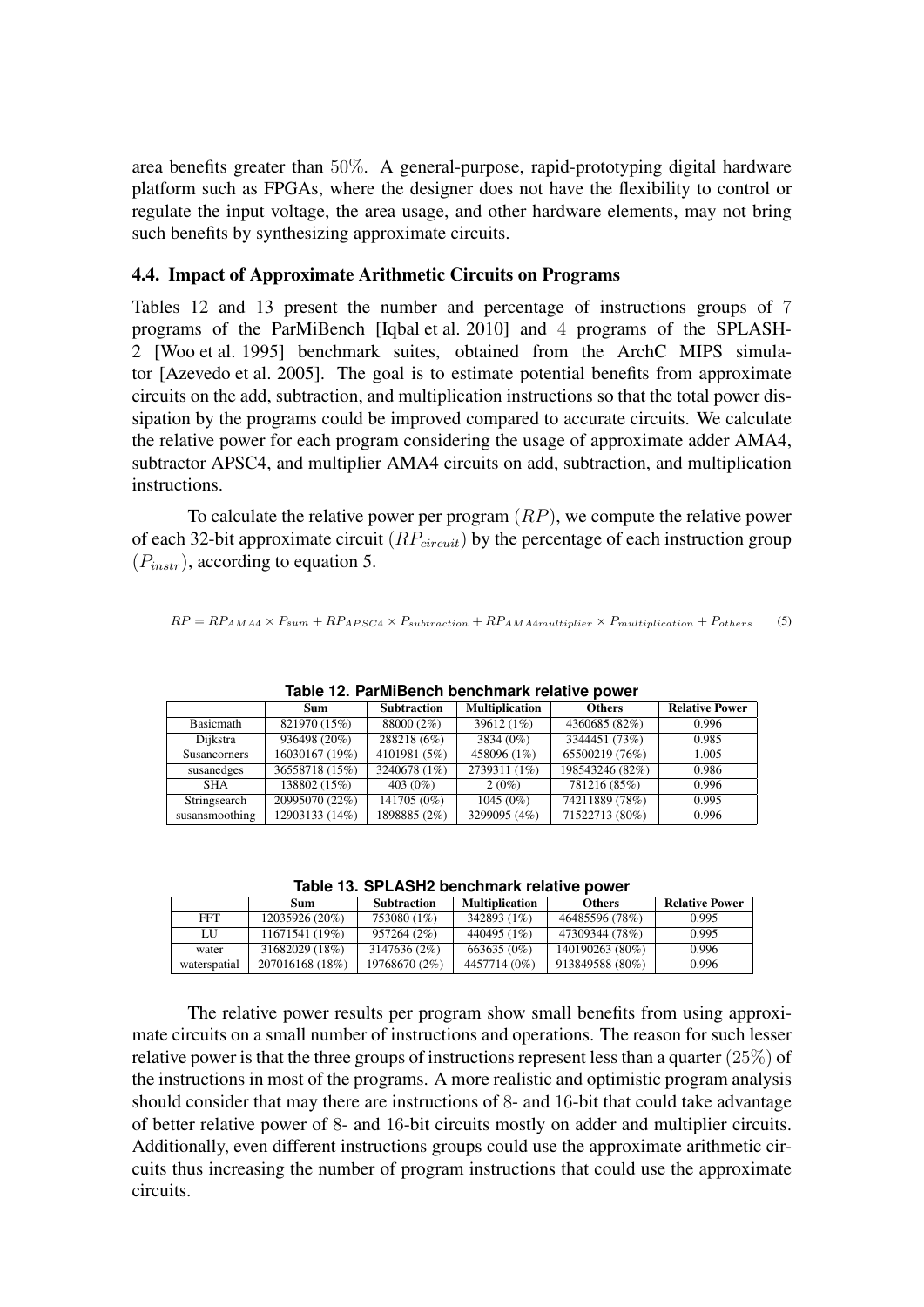## 5. Conclusions

This work presented a comprehensive set of experiments encompassing from accuracy to physical characterization of arithmetic approximation circuits on an FPGA platform. The characterization was built based on accuracy, area, and power dissipation metrics comparing accurate (exact) and approximation adder, subtractor, and multiplier circuits in sizes ranging from 8- to 64-bit.

Even being tailor-made approximation circuits design where the accuracy is one of the main goals, we have observed that most of the evaluated circuits do not maintain its accuracy levels as the circuit increases. As an example, the mixed AMA1 design has a relative error of 54.7% at 8-bit and a relative error of 99.5%at 64-bit. The same behaviour was observed in all other evaluated circuits. Considering the area usage, the AMA4 adder has an usage of only 29.1%. The subtractor circuits had not any benefits from the area usage. The multiplier circuits were based on the adder approximation circuits so that the multiplier based on AMA4 had an area usage of only 1.6%.

Our results show that tailor made approximation circuits bring useful accuracy levels, area usage and power dissipation at small circuits but the benefits are reduced for large input circuits. The physical characterization results show that the best results on area usage and power dissipation are dependent on the hardware platform. A rapid prototyping platform such as FPGA may not bring the area and power efficiency that would be required to get the benefits of a large approximate circuit.

On the other hand, rapid prototyping platforms are able to make the design of mixed (accurate and approximate) circuits scalable and simple to use, so that a digital hardware design may take advantage of the accurate and approximate circuits according to the program features.

This work can be extended by new experiments on tailor-made multiplier, divider, and floating-point approximate circuits under the same metrics and hardware platforms here presented. Another future work will be on using approximate circuits as building blocks of a design space exploration system.

### References

- Almurib, H. A. F., Kumar, T. N., and Lombardi, F. (2016). Inexact designs for approximate low power addition by cell replacement. In *Proceedings of the 2016 Conference on Design, Automation & Test in Europe*, DATE '16, page 660–665, San Jose, CA, USA. EDA Consortium.
- Azevedo, R., Rigo, S., Bartholomeu, M., Araujo, G., Araujo, C., and Barros, E. (2005). The ArchC Architecture Description Language and Tools. In *International Journal of Parallel Programming. Vol. 33, No. 5*, pages 453–484.
- Gorantla, A. and Deepa, P. (2019). Design of approximate subtractors and dividers for error tolerant image processing applications. *Journal of Electronic Testing*, pages 1–7.
- Gupta, V., Mohapatra, D., Raghunathan, A., and Roy, K. (2013). Low-power digital signal processing using approximate adders. *IEEE Trans. on CAD of Integrated Circuits and Systems*, 32(1):124–137.